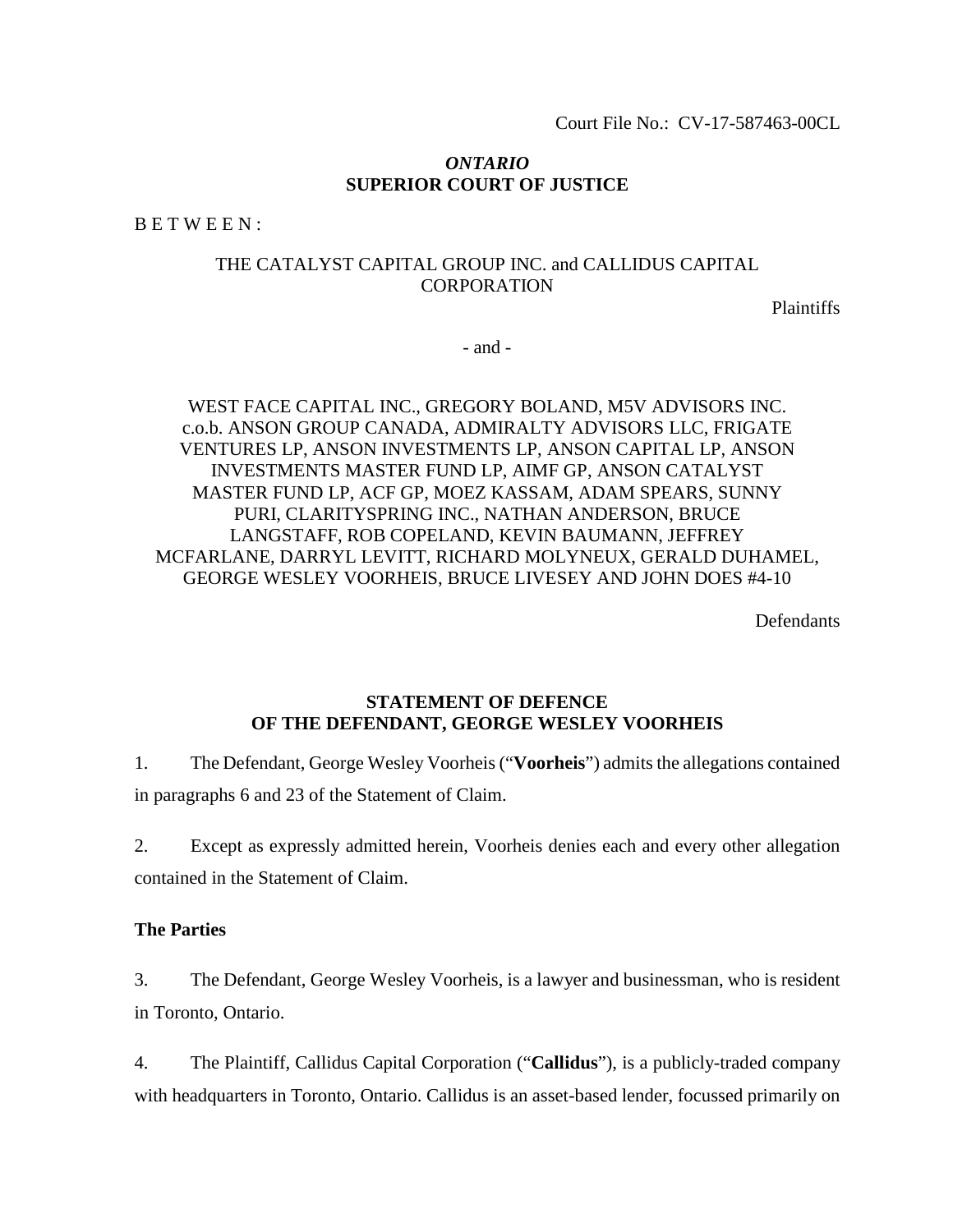Canadian and American companies that are unable to obtain adequate financing from traditional lenders.

5. The Plaintiff, the Catalyst Capital Group Inc. ("**Catalyst**", and together with Callidus, the "**Plaintiffs**"), is a private equity investment management firm, with headquarters in Toronto, Ontario. Catalyst controls the business and affairs of Callidus through, among other things, its control over a majority interest in the common shares of Callidus owned through Catalyst's investment fund subsidiaries.

### **The Allegations Against Voorheis Are Baseless And Without Merit**

6. The allegations made against Voorheis in the Statement of Claim are baseless and entirely without merit.

- 7. Specifically, contrary to the allegations in the Statement of Claim:
	- (a) Voorheis did not conspire with the other Defendants, or anyone, either to injure the Plaintiffs as alleged, or at all;
	- (b) Voorheis did not engage in a "short attack" or a "short and distort" campaign against the Plaintiffs, either on August 9, 2017, or at all;
	- (c) Voorheis did not assist, encourage, approve, or otherwise participate in preparing any whistleblower complaints regarding Callidus or Catalyst to the Ontario Securities Commission (the "**OSC**") or the United States Securities and Exchange Commission (the "**SEC**"), either in association with the other Defendants, or at all;
	- (d) Voorheis did not assist, encourage, approve, or otherwise participate in contacting the Toronto Police Services regarding Callidus or Catalyst, either in association with the other Defendants, or at all; and
	- (e) Voorheis did not assist, encourage, approve, or otherwise participate in the dissemination of any false information regarding Callidus or Catalyst, either in association with the other Defendants, or at all, including, but not limited to, the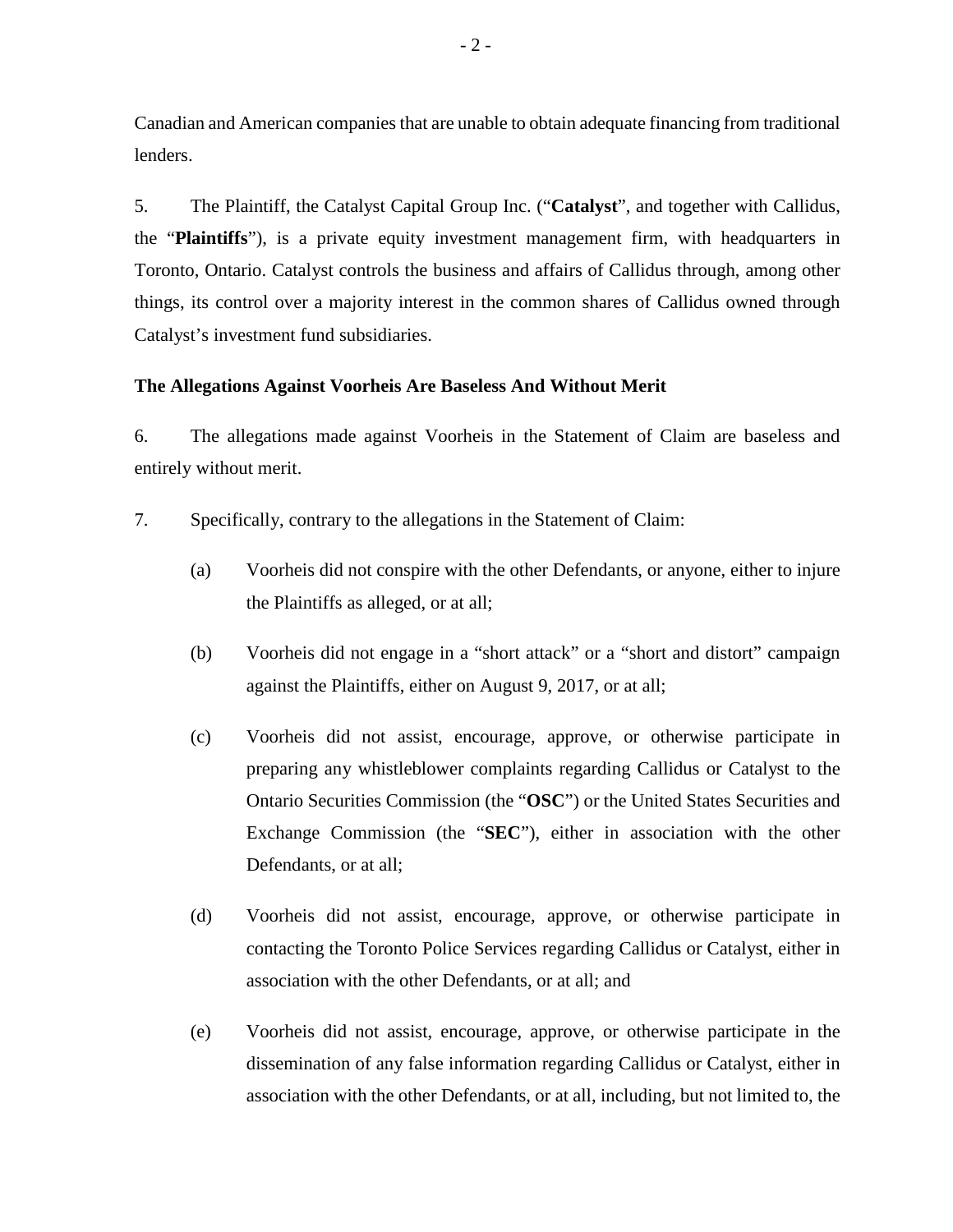publication of an article in the Wall Street Journal regarding Callidus and Catalyst on August 9, 2017.

### *Voorheis did not participate in any conspiracy*

8. Voorheis did not participate in any conspiracy intended to injure or harm either Callidus or Catalyst, either in association with the other Defendants, or at all. Contrary to paragraph 30 of the Statement of Claim, Voorheis did not:

- (a) Maliciously and intentionally, or otherwise, enter into an agreement to injure the Plaintiffs, or act in concert with the other Defendants with the predominant purpose to injure the Plaintiffs;
- (b) Use unlawful means, including, but not limited to, acting in a manner that amounted to defamation, injurious falsehood, unjust enrichment, or breaches of subsections 126.1 or 126.2 of the *Securities Act*, R.S.O. 1990, c. S.5, for the purpose of causing harm or injury to the Plaintiffs;
- (c) Cause the stock price of Callidus to drop; or
- (d) Cause damages to the Plaintiffs.

9. Voorheis denies that he entered into an agreement with the other Defendants to cause harm to the Plaintiffs. Specifically, contrary to paragraph 87-90 of the Statement of Claim, Voorheis denies that he ever agreed with the other Defendants, either by December 2016 or ever, to do any of the following:

- (a) Spread false information regarding the Plaintiffs through the Bay Street rumour mill;
- (b) Assist, encourage, or in any way participate in the filing of false whistleblower complaints to the OSC and/or the SEC regarding the Plaintiffs;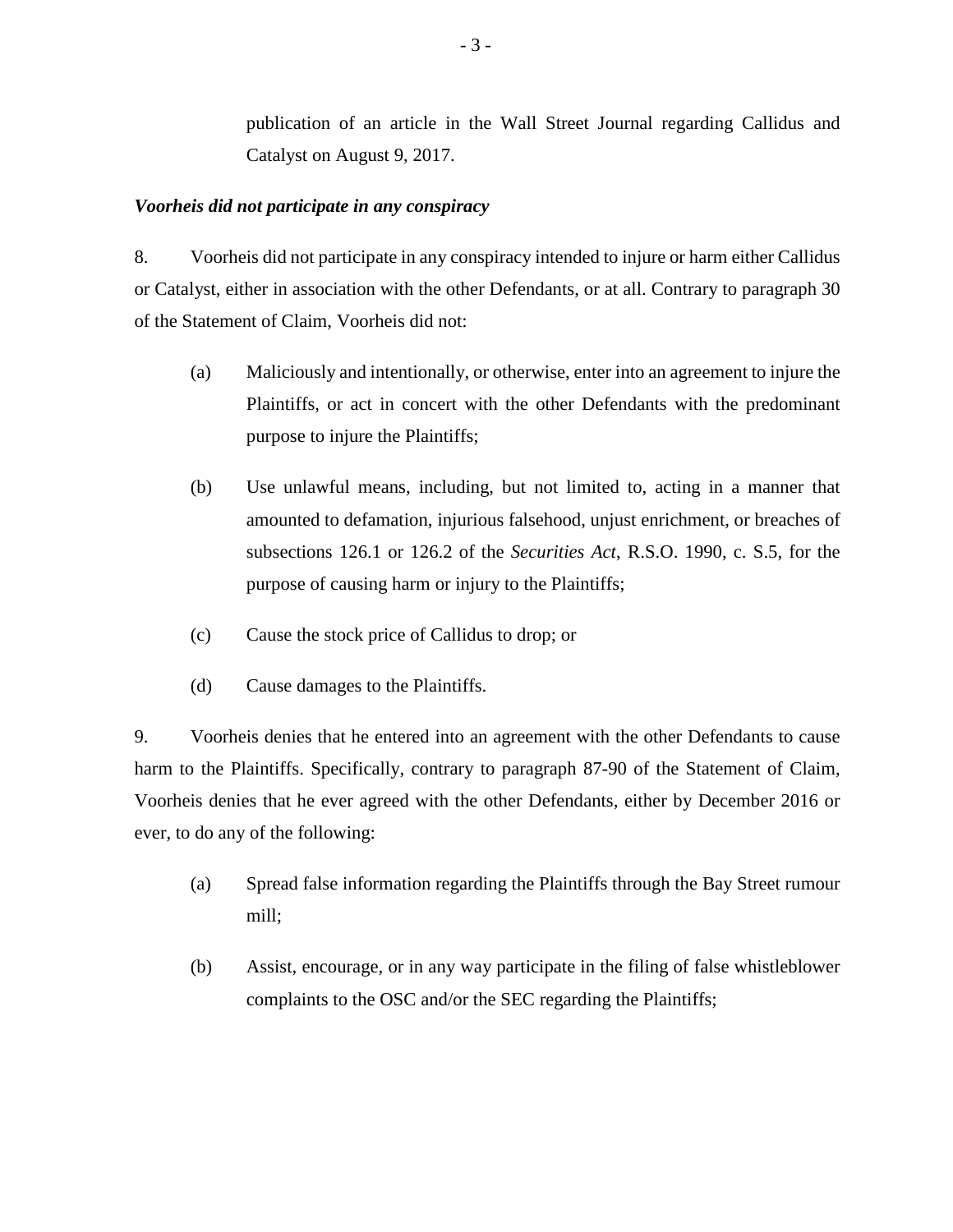- (c) Assist, encourage, or in any way participate in the public dissemination of the existence of and allegations contained in any whistleblower complaints to the OSC and/or the SEC regarding the Plaintiffs; and
- (d) Assist, encourage, or in any way participate in the publication of a false and defamatory media report regarding the Plaintiffs in order to profit off of the decline in Callidus' share price.

Moreover, contrary to paragraph 92 of the Statement of Claim, Voorheis specifically denies having ever participated in a conspiracy as alleged in the Statement of Claim, either in order to harm the Plaintiffs, or at all.

10. Voorheis has never met or spoken with any of the Anson Defendants (as that term is defined in the Statement of Claim), or any of Rob Copeland, Gerald Duhamel, or Richard Molyneaux, let alone entered into an agreement with any of them. Moreover, Voorheis has never discussed the Plaintiffs or their businesses at any time with either West Face Capital Inc. (**"West Face**") or Gregory Boland.

11. In particular, contrary to paragraphs 67-75 and 77 of the Statement of Claim, Voorheis was not contacted by Mr. Boland or West Face for the purpose of inducing Voorheis to conspire to harm the Plaintiffs. Nor was Voorheis ever introduced by Mr. Boland to Darryl Levitt, Jeffrey McFarlane, Richard Molyneaux, Kevin Baumann, Gerald Duhamel, Richard Jaross, or Andrew Levy, nor did he maintain close communication with them regarding Callidus or Catalyst. Moreover, contrary to paragraph 76 of the Statement of Claim, Voorheis has never met or spoken with Mr. Levy, including on September 27, 2016 or any time thereafter. Similarly, contrary to paragraphs 78-80 of the Statement of Claim, as stated above, Voorheis has never met or spoken with the Anson Defendants, including in relation to encouraging the Anson Defendants to engage in a "short attack" on the Plaintiffs or for the purpose of inducing the Anson Defendants to participate in the conspiracy.

12. While Voorheis has discussed Callidus and Catalyst with Mr. McFarlane, Mr. Levitt, Mr. Baumann, Bruce Langstaff, and Bruce Livesey, these discussions are restricted to privileged communications that occurred in the context of ongoing or potential litigation.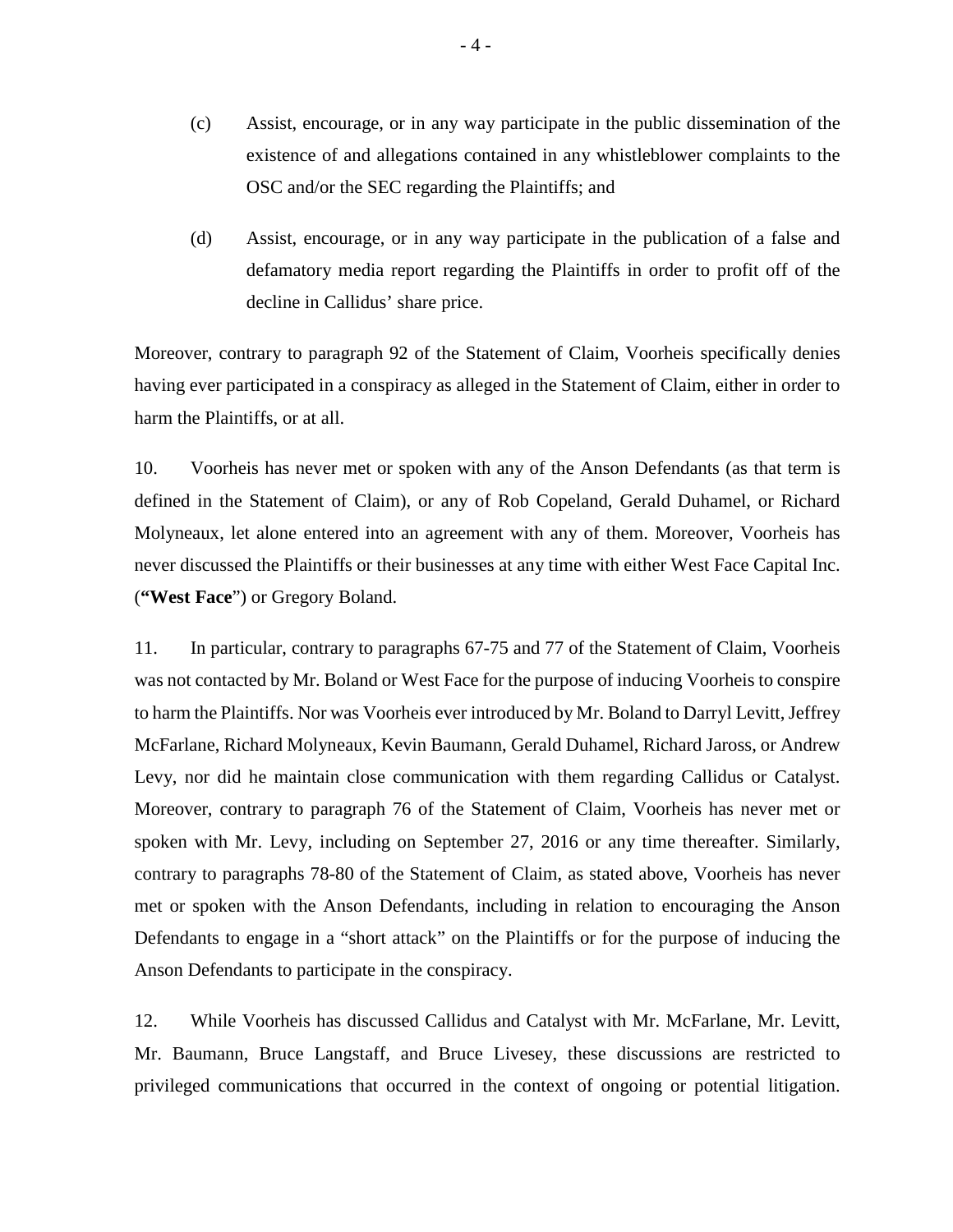Further, contrary to paragraph 99 of the Statement of Claim, Voorheis had no knowledge of or involvement in Mr. Levitt purportedly contacting Cameron Watson at the OSC.

13. Moreover, contrary to paragraphs 81-82 of the Statement of Claim, Voorheis did not make contact with the Defendants, Nathan Anderson and Clarityspring Inc. to induce them to participate in a conspiracy to injure the Plaintiffs. While Voorheis did discuss the Plaintiffs with Mr. Anderson, this discussion took place after Mr. Anderson filed a complaint with the OSC or SEC, and Voorheis did not assist, encourage, or otherwise participate in the filing of said complaint.

14. Further, contrary to paragraph 118(a) of the Statement of Claim, Voorheis did not meet with Mr. McFarlane, Mr. Levitt and Mr. Anderson on December 20, 2016.

15. As set out above, Voorheis never conspired with the Defendants or otherwise to injure or cause harm to the Plaintiffs. These allegations are baseless and without merit.

#### *Voorheis did not engage in a "short-attack" against the Plaintiffs*

16. Voorheis denies ever engaging or in any way participating in a "short-attack" or a "short and distort" campaign against the Plaintiffs.

17. Voorheis has never personally taken a short position in relation to Callidus. While some of Voorheis' businesses have, from time to time, taken short positions on Callidus, these short positions have all been the result of the due diligence and research performed by Voorheis' businesses on Callidus, and not as a part of any conspiracy to injure or harm the Plaintiffs, either in association with the other Defendants, or at all.

18. Moreover, Voorheis' businesses have never engaged in a "short-attack" or a "short and distort" campaign against Callidus: Voorheis' businesses did not coordinate their short positions with any other investor, including any of the other Defendants, nor did Voorheis' businesses ever attempt to benefit from their short positions by publicly disseminating false information regarding the Plaintiffs.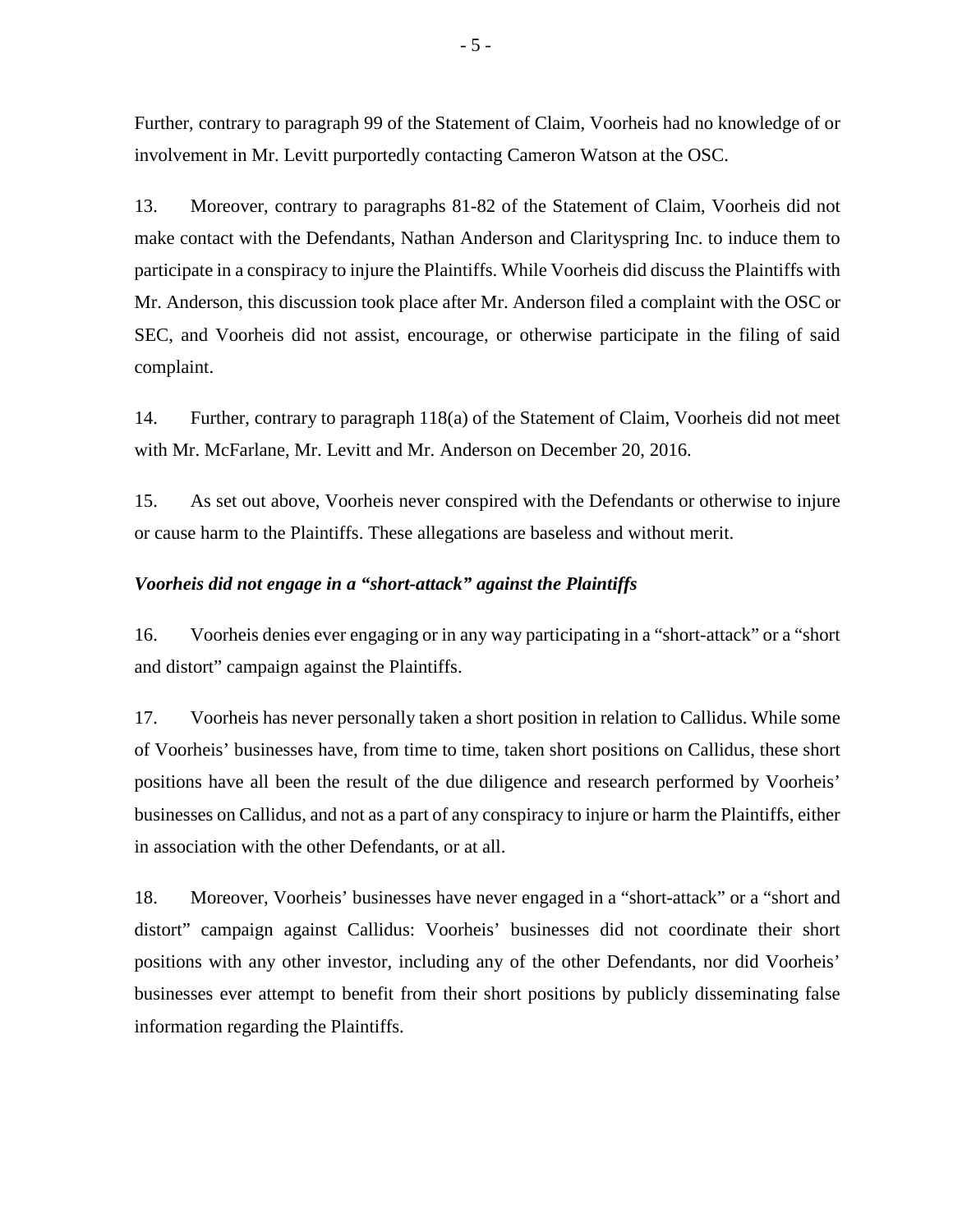19. Further, contrary to paragraphs 157-175 of the Statement of Claim, Voorheis' businesses did not take or closeout a short position on Callidus on or around August 9, 2017, or, in fact, in the several weeks either before or after August 9, 2017.

#### *Voorheis did not participate in making whistleblower complaints against the Plaintiffs*

20. Voorheis denies any involvement in the making of whistleblower complaints regarding Callidus or Catalyst to the OSC and/or the SEC, as alleged in the Statement of Claim.

21. Voorheis was not aware of the existence of any OSC or SEC whistleblower complaints filed on or before August 9, 2017, or of any of the allegations contained therein. Moreover, Voorheis did not assist, encourage, approve, or otherwise participate in the making of false whistleblower complaints to the OSC and/or the SEC, either in conjunction with the other Defendants, or at all.

22. Specifically, contrary to paragraph 118 of the Statement of Claim, Voorheis was never "tasked with accomplishing" the filing of false complaints regarding the Plaintiffs to the SEC. Moreover, contrary to paragraphs 99-108 of the Statement of Claim, Voorheis had no knowledge of or involvement in Mr. Levitt meeting with OSC personnel.

23. Further, contrary to paragraphs 109-116, Voorheis did not assist, encourage, approve, or otherwise participate in providing false information to the OSC and/or the SEC for the purpose of furthering a conspiracy to injure the Plaintiffs, or at all.

24. Contrary to paragraph 121 of the Statement of Claim, Voorheis also did not attempt to elicit information from Craig Boyer in an attempt to make false allegations against the Plaintiffs, either in March of 2017, or at all.

#### *Voorheis did not contact Toronto Police Services regarding the Plaintiffs*

25. Voorheis denies any involvement in making false allegations to the Toronto Police Services regarding the Plaintiffs.

26. Voorheis was not aware that the Toronto Police Services, including Gail Regan and Diane Kennedy, had been contacted regarding the Plaintiffs' conduct, nor was he aware of the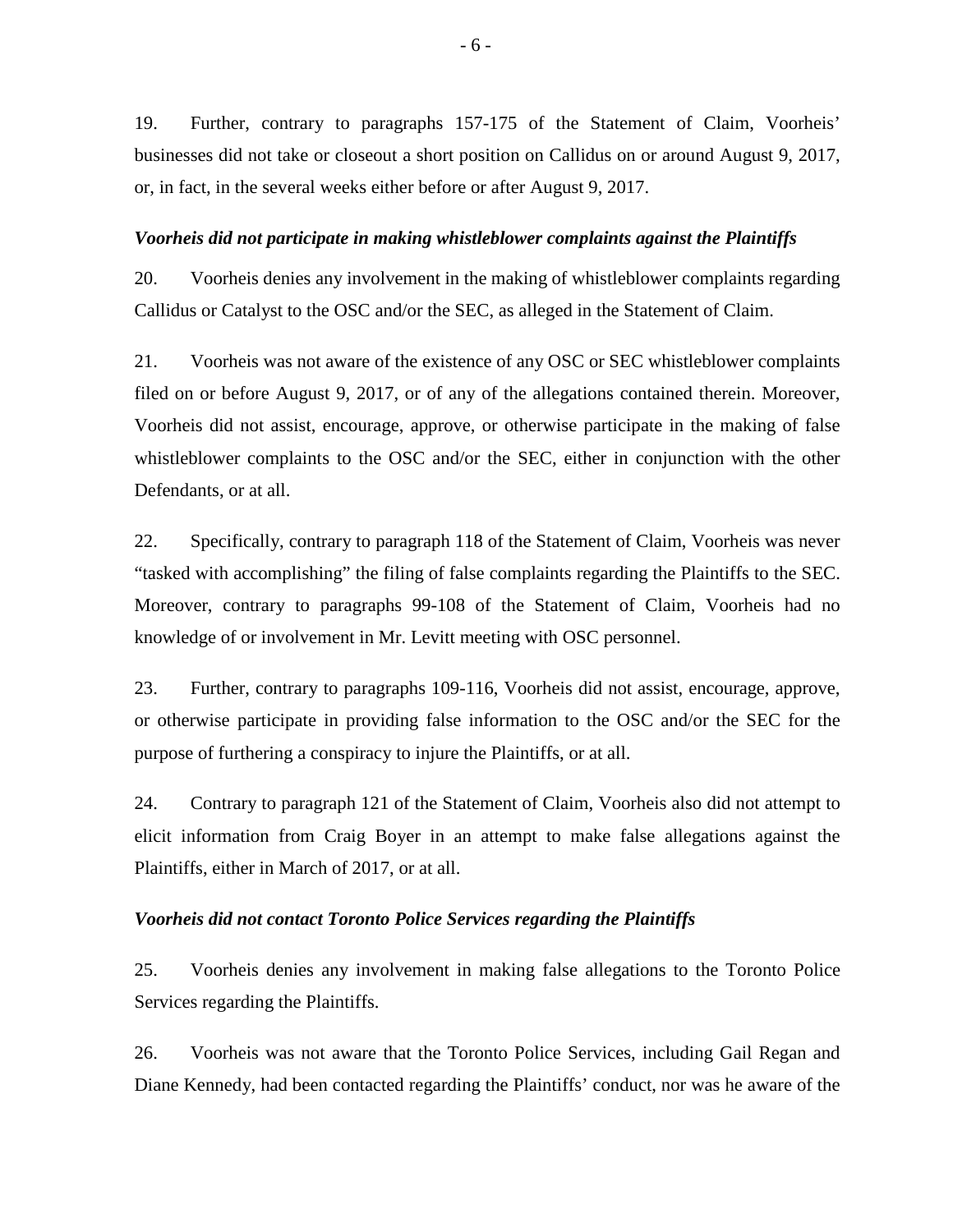contents of the allegations made against the Plaintiffs. Moreover, contrary to paragraph 128 of the Statement of Claim, Voorheis did not assist in, encourage, approve, or otherwise participate in the making of false allegations of criminal offences on the part of the Plaintiffs to the Toronto Police Services, either in conjunction with the other Defendants, or at all.

#### *Voorheis did not conspire to publish false information in the Wall Street Journal article*

27. Voorheis denies conspiring with the other Defendants to publish false information regarding the Plaintiffs in the Wall Street Journal on August 9, 2017, or at all.

28. Voorheis has never disseminated false information regarding Callidus or Catalyst to the public or to any journalist.

29. Further, Voorheis did not provide information to any person regarding ongoing OSC or SEC investigations into the Plaintiffs, or any whistleblower complaints made against them, as Voorheis was unaware of the existence of these investigations and complaints, as well as the allegations made therein. Specifically, contrary to paragraphs 145-156 of the Statement of Claim, Voorheis did not assist, encourage, approve, or otherwise participate in an effort to have Mr. Copeland publish an article in the Wall Street Journal regarding the Plaintiffs, either in conjunction with the other Defendants, or at all.

#### **The Plaintiffs Have Suffered No Damages**

30. The allegations against Voorheis contained in the Statement of Claim are baseless and false. Voorheis states and the fact is that he never participated in a conspiracy to injure the Plaintiffs, either with the other Defendants, or at all.

31. Voorheis denies liability for any damages claimed by the Plaintiffs.

32. In the alternative, if the Plaintiffs have suffered any damages (which is expressly denied), such damages are the result of the Plaintiffs' own conduct, and not the result of any acts or omissions on the part of Voorheis, either as alleged or otherwise.

33. If the Plaintiffs have suffered damages, those damages are remote and not recoverable in law.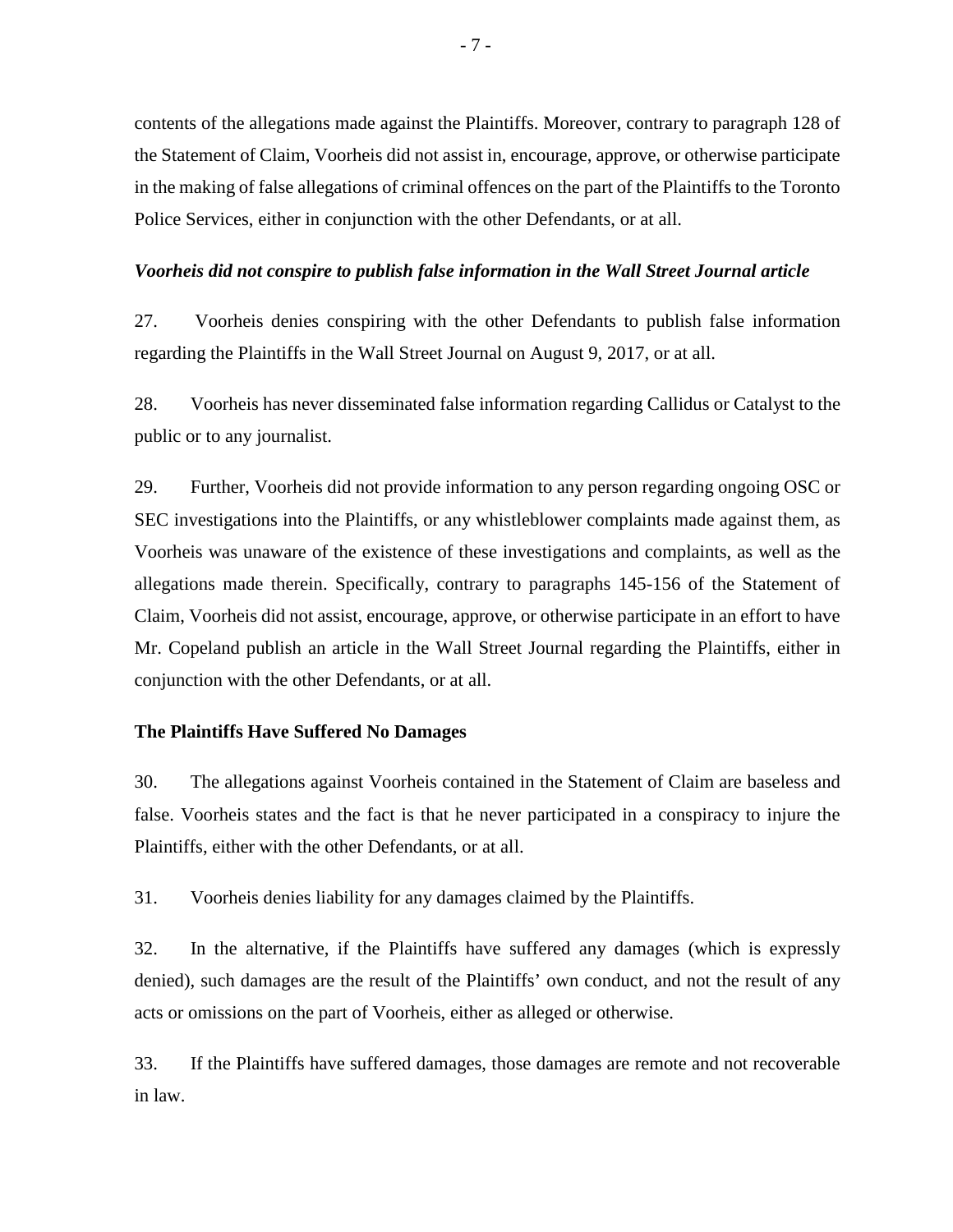34. Voorheis requests that this action against him be dismissed with costs on a substantial indemnity basis.

October 1, 2019 **McCarthy Tétrault LLP**  Suite 5300, Toronto Dominion Bank Tower Toronto ON M5K 1E6

> **R. Paul Steep** LS# 21869L [psteep@Mccarthy.Ca](mailto:psteep@Mccarthy.Ca) Tel: 416-601-7998 / Fax: 416-868-0673 **Daniel Goudge** LS# 69632J [dgoudge@mccarthy.ca](mailto:dgoudge@mccarthy.ca) Tel: 416-601-7598 / Fax: 416-868-0673

Lawyers for the Defendant, George Wesley Voorheis

### TO: **GOWLING WLG LLP**

1 First Canadian Place 100 King Street West Suite 1600 Toronto ON M5X 1G5

**John E. Callaghan**

[john.callaghan@gowlingwlg.com](mailto:john.callaghan@gowlingwlg.com) **Benjamin Ng** [Benjamin.ng@gowlingwlg.com](mailto:Benjamin.ng@gowlingwlg.com) **Matthew Karabus** [matthew.karabus@gowlingwlg.com](mailto:matthew.karabus@gowlingwlg.com)

Tel: (416) 862-7525 Fax: (416) 862-7661

#### **MOORE BARRISTERS**

Suite 1600 393 University Avenue Toronto ON M5G 1E6

## **David C. Moore**

[david@moorebarristers.com](mailto:david@moorebarristers.com) Tel: (416) 581-1818 x222 Fax: (416) 581-1279

Lawyers for the Plaintiffs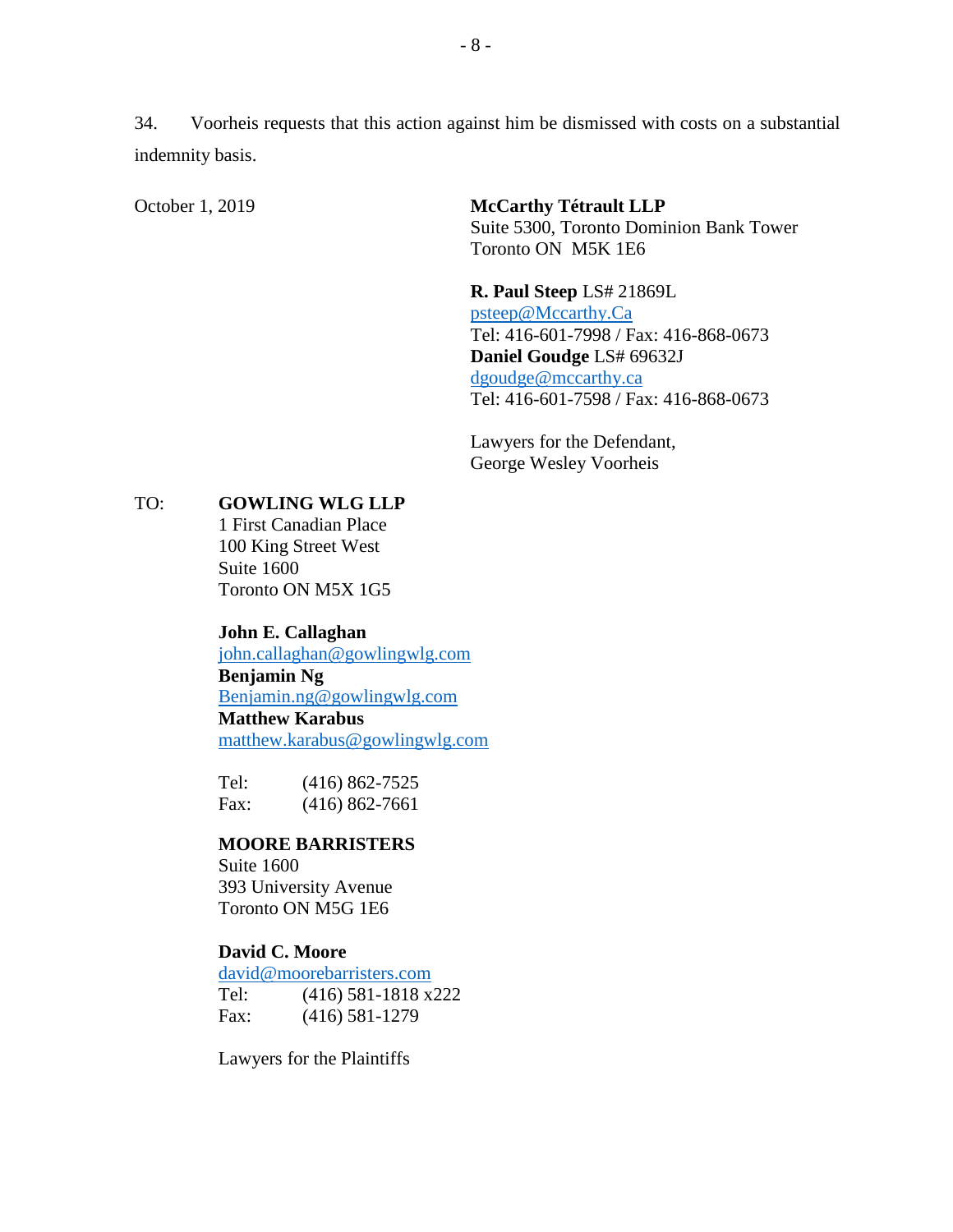## AND TO: **DAVIES WARD PHILLIPS & VINEBERG LLP**

155 Wellington Street West  $37<sup>th</sup>$  Floor Toronto ON M5V 3J7

## **Matthew Milne-Smith**

[mmilne-smith@dwpv.com](mailto:mmilne-smith@dwpv.com) Tel: (416) 863-5595 Fax: (416) 863-0871 **Andrew Carlson** [acarlson@dwpv.com](mailto:acarlson@dwpv.com)

|      | acarison w uw pv.com |
|------|----------------------|
| Tel: | $(416)$ 367-7437     |
| Fax: | $(416) 863 - 0871$   |

Lawyers for the Defendants, West Face Capital Inc. and Gregory Boland

#### AND TO: **TORYS LLP**

79 Wellington Street West Suite 3000 Box 270, TD South Tower Toronto ON M5K 1N2

#### **Andrew E. Bernstein**

[abernstein@torys.com](mailto:abernstein@torys.com) Tel: (416) 865-7678 Fax: (416) 865-7380

## **Linda M. Plumpton**

[lplumpton@torys.com](mailto:lplumpton@torys.com)

Tel : (416) 865-8193 Fax: (416) 865-7380

## **Leora Jackson**

[ljackson@torys.com](mailto:ljackson@torys.com) Tel :  $(416) 865 - 0040$ Fax: (416) 865-7380

Lawyers for the Defendants,

M5V Advisors Inc., c.o.b. Anson Group Canada, Admiralty Advisors LLC, Frigate Ventures LP, Anson Investments LP, Anson Capital LP, Anson Investments Master Fund LP, AIMF GP, Anson Catalyst Master Fund LP, ACF GP, Moez Kassam, Adam Spears, and Sunny Puri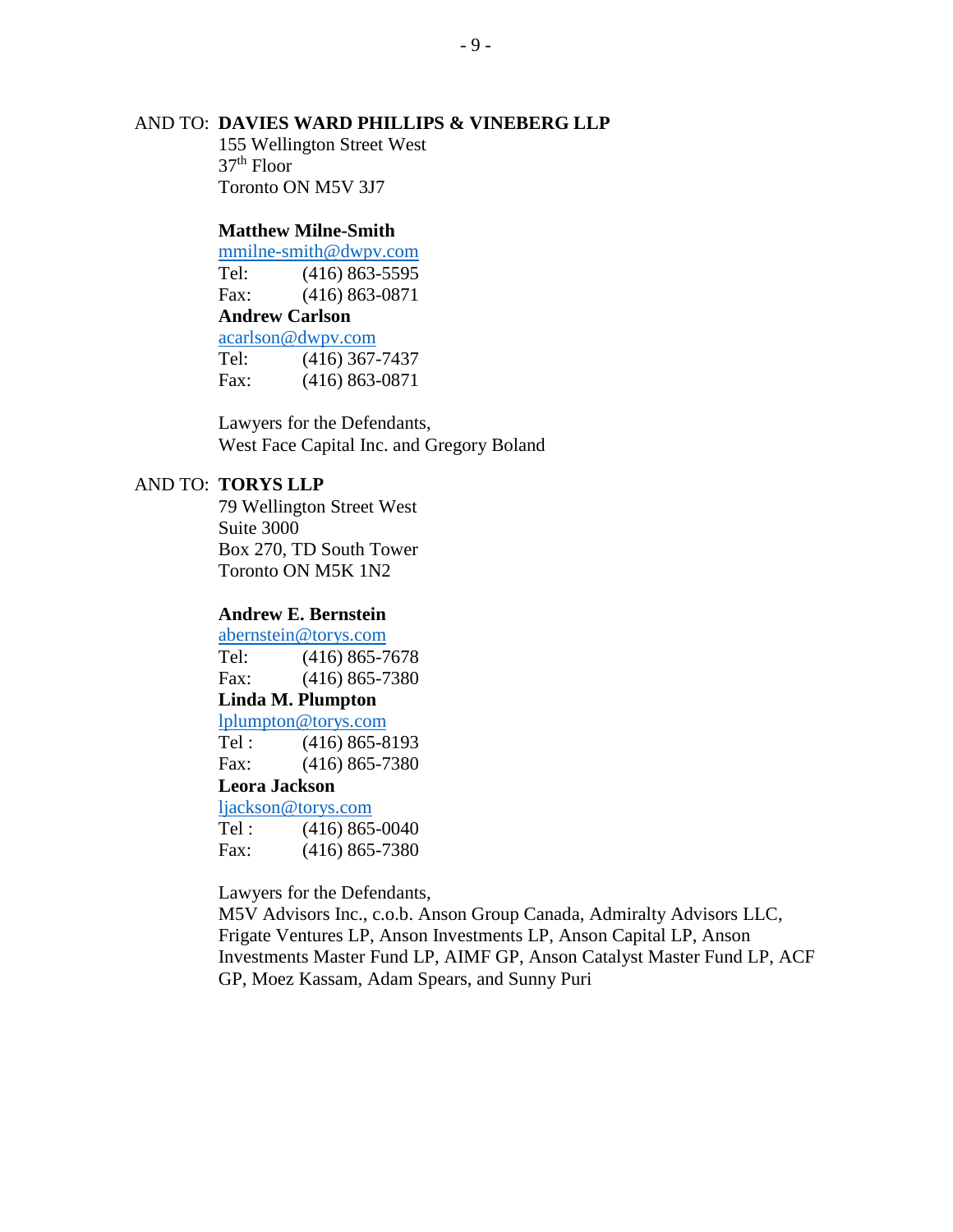#### AND TO: **LERNERS LLP**

130 Adelaide Street West Suite 2400 Toronto ON M5H 3P5

# **Lucas E. Lung**

[llung@lerners.ca](mailto:llung@lerners.ca) Tel: (416) 601-2673 Fax: (416) 867-2412 **Rebecca Shoom**  [rshoom@lerners.ca](mailto:rshoom@lerners.ca) Tel: (416) 601-2382

Fax: (416) 867-2412

Lawyers for the Defendants, Clarityspring Inc. and Nathan Anderson

## AND TO: **MILBURN & ASSOCIATES**

20 Toronto Street Suite 860 Toronto ON M5C 2B8

#### **Devin M. Jarcaig**

[djarcaig@millburnlaw.ca](mailto:djarcaig@millburnlaw.ca) Tel: (647) 728-8083 Fax: (647) 689-2983

Lawyers for the Defendant, Bruce Langstaff

### AND TO: **ST. LAWRENCE BARRISTERS LLP**

144 King Street East Toronto ON M5C 1G8

## **Phil Tunley**

[phil.tunley@stlbarristers.ca](mailto:phil.tunley@stlbarristers.ca) **Alexi Wood**  [alexi.wood@stlbarristers.ca](mailto:alexi.wood@stlbarristers.ca) **Jennifer Saville**  [jennifer.saville@stlbarristers.ca](mailto:jennifer.saville@stlbarristers.ca)

| Tel: | $(647)$ 245-8282 |
|------|------------------|
| Fax: | $(647)$ 245-8285 |

Lawyers for the Defendant, Rob Copeland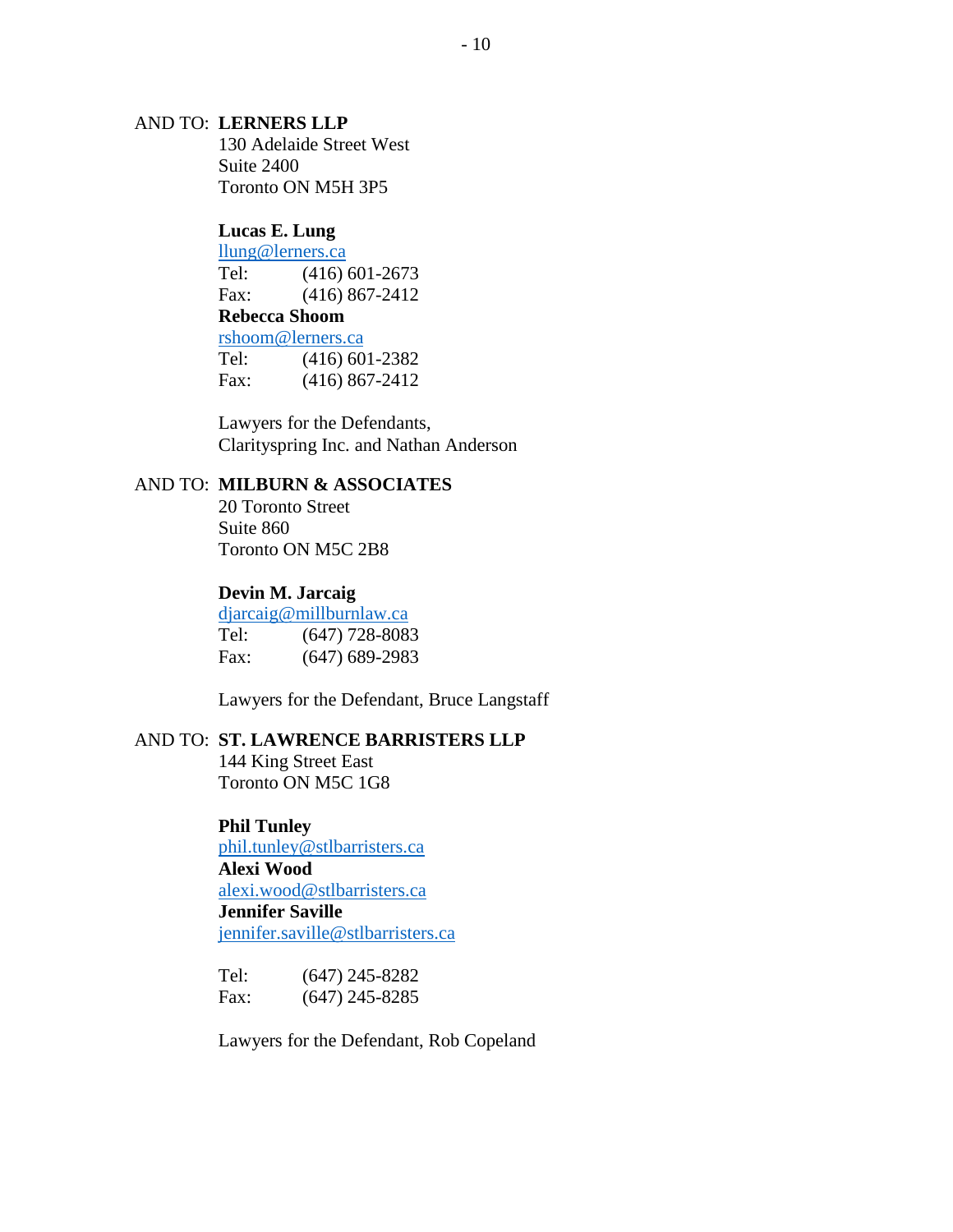## AND TO: **HUNT PARTNERS LLP**

1404-21 Balmuto Street Toronto ON M4Y 1W4

## **Andrew Burns**

[aburns@huntlegal.com](mailto:aburns@huntlegal.com) **Melissa Brainis**  [mbrainis@huntlegal.com](mailto:mbrainis@huntlegal.com)

Tel: (416) 350-2934 Fax: (416) 943-1484

## **SCOTT VENTURO RUDAKOFF LLP**

1500, 222 3 Ave SW Calgary AB T2P 0B4

#### **Eugene J. Bodnar**

[gbodnar@svrlawyers.com](mailto:gbodnar@svrlawyers.com) Tel: (403) 231-8209 Fax: (403) 265-4632

#### **Breanne Campbell**

[b.campbell@svrlawyers.com](mailto:b.campbell@svrlawyers.com)

| Tel: | $(403)$ 231-8215 |
|------|------------------|
| Fax: | $(403)$ 265-4632 |

Lawyers for the Defendant, Kevin Baumann

## AND TO: **JEFFREY MCFARLANE**

[jmcfarlane@triathloncc.com](mailto:jmcfarlane@triathloncc.com) 220 Dominion Drive Suite B Morrisville NC 27560 U.S.A.

Defendant

## AND TO: **DARRYL LEVITT**

[darryl@dlevittassociates.com](mailto:darryl@dlevittassociates.com) 30 Speer Road Suite 206 Oakville ON L6K 2E4

Tel: (416) 879-6965

Defendant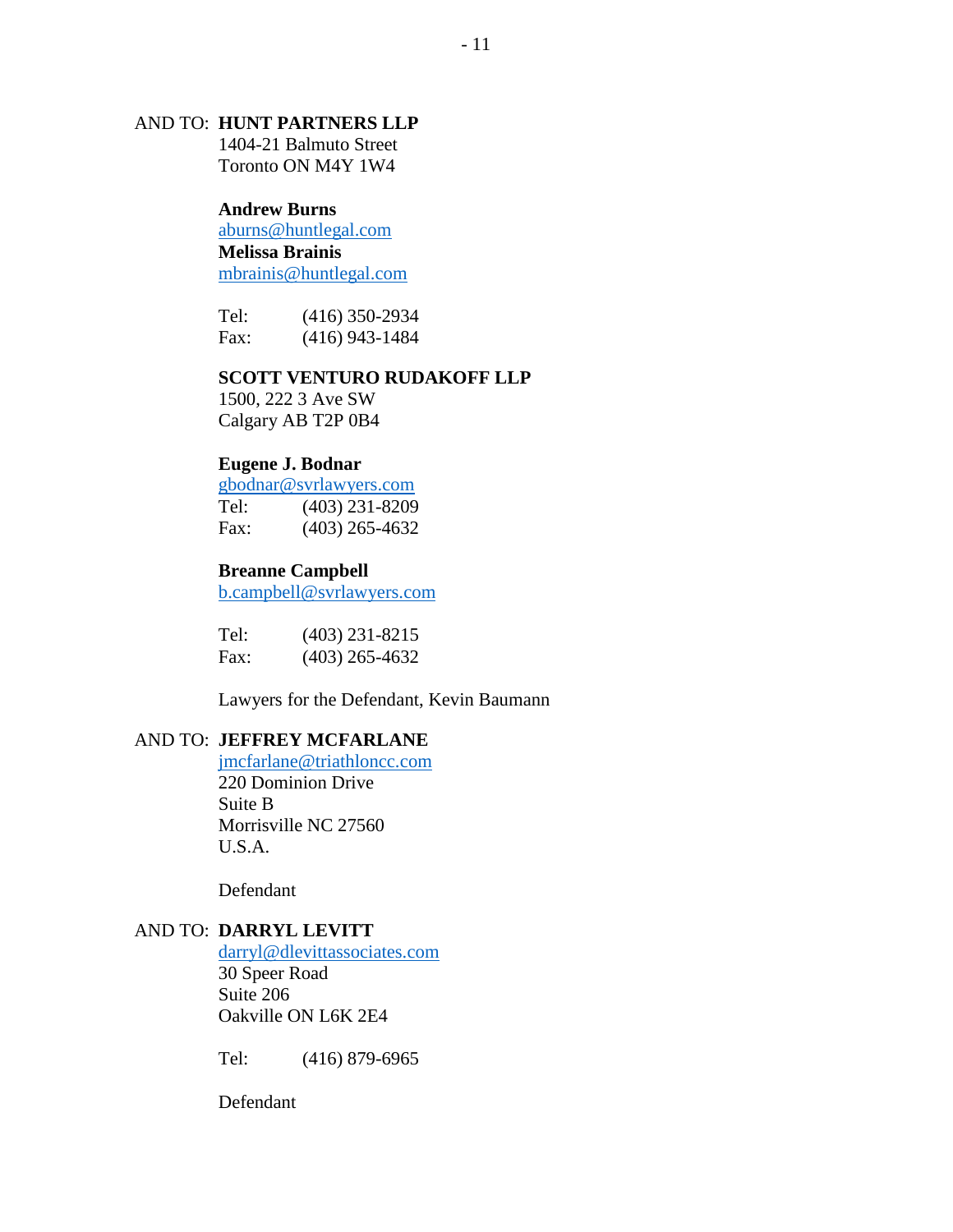## AND TO: **SOLOMON ROTHBART GOODMAN LLP**

18 King Street East Suite 1600 Toronto ON M5C 1C4

#### **Melvyn L. Solomon**

[msolomon@srglegal.com](mailto:msolomon@srglegal.com) Tel: (416) 947-1093 ext 333 Fax: (416) 947-0079

## **Nancy Tourgis**

[ntourgis@srglegal.com](mailto:ntourgis@srglegal.com) Tel: (416) 947-1093 ext 342 Fax: (416) 947-0079

Lawyers for the Defendant, Richard Molyneux

# AND TO: **BEN J. HAHN**

Barrister & Solicitor Bloomsbury Law Chambers 31 Elm Street Toronto ON M5G 1H1

#### [bhahn@onlawadvice.com](mailto:bhahn@onlawadvice.com)

Tel :  $(647)$  660-7979 Fax: (647) 660-8008

Lawyers for the Defendant, Gerald Duhamel

## AND TO: **A. DIMITRI LASCARIS LAW PROFESSIONAL CORPORATION**

360 Rue St. Jacques Suite G101 Montreal, QC H2Y 1P5

A. Dimitri Lascaris

Tel: (514) 941-5991

Fax : (514) 941-5991

Email : [alexander.lascaris@gmail.com](mailto:alexander.lascaris@gmail.com)

Lawyers for the Defendant, Bruce Livesey

## AND TO: **ANDREW LEVY**

46 Baldwin Farms N. Greenwich, CT 0631 USA

Defendant